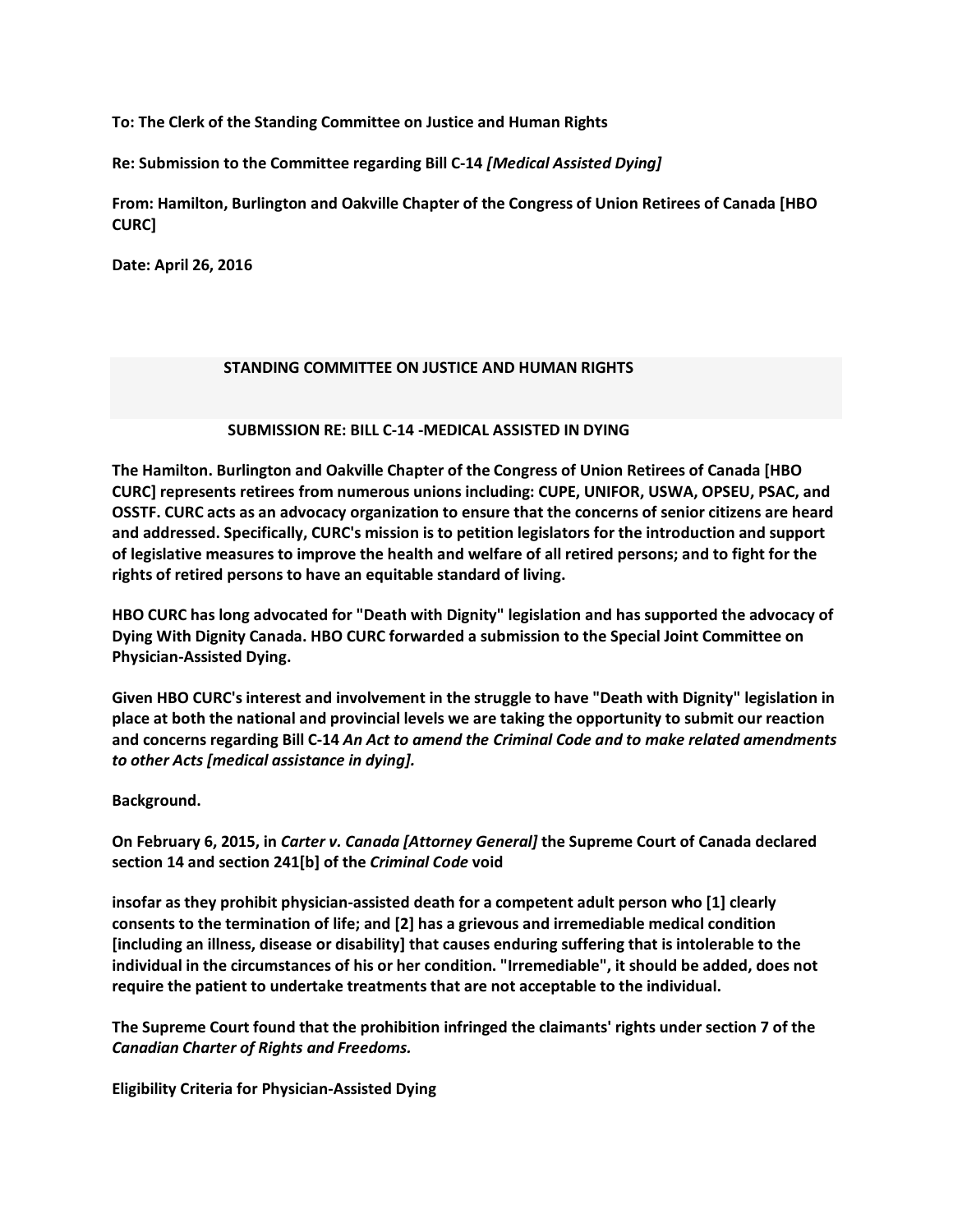**The Supreme Court decision outlined clear parameters as to who would qualify for physician-assisted death: A competent adult, clearly consenting, who has a** *"grievous and irremediable medical condition [including an illness, disease or disability] that causes enduring suffering that is intolerable to the individual in the circumstances of his or her condition."*

**Bill C-14 does not comply with the Supreme Courts decision since it defines a patients** *"grievous and irremediable***" medical condition as a serious and incurable illness, disease or disability, in an**  *"advanced state of irreversible decline,"* **and adding that** *"natural death has become reasonably foreseeable".* **See Section 241.2 {2}{d}.** 

**Bill C-14's eligibility criteria is far more restrictive than what the top court stated in its February 6, 2015, ruling when it overturned the existing prohibition on doctor assisted suicide. The clause**  *"natural death* **has** *become reasonably foreseeable"* **means that only people with terminal illnesses will be allowed an assisted death. This contradicts the wording of the Supreme Court ruling, which made no distinction between fatal and non-fatal ailments, and did not limit the new right to die to the terminally ill.**

**The Supreme Court ruling emphasized the following: People who are** *"grievously and irremediably ill"* **face** *"a cruel choice,"* **they must either kill themselves prematurely,** *"often by violent or dangerous means,"* **or they must endure** *"severe and intolerable suffering"* **until they eventually die of natural causes. The Carter decision was based on suffering and the autonomy rights of patients to determine the point at which life had become intolerable for them.**

**Bill C-14 goes in the opposite direction of the Supreme Courts ruling. It has moved the decisionmaking powers away from patients and putting it squarely back in the hands of physicians by introducing** *"reasonably foreseeable"* **death as an additional qualification to** *"a grievous and irremediable medical condition"* **that is** *"intolerable to the individual."*

**The inclusion of "foreseeable death" in Bill C-14 means that patients will suffer longer if they are not deemed by doctors to be close enough to death to qualify, or if they deteriorate to the point where they cannot consent to ending their lives. This is far too vague and will be subject to interpretation by health care providers as to who will qualify for a physician-assisted death. Subsection [d] of Section 241.2[2] should be deleted.**

**Given the wording in Section 241.2 [2][d], Kay Carter, a significant figure before the Supreme Court, who had crippling spinal stenosis, a degenerative condition, would not qualify for physician-assisted dying. Kay Carter's medical condition and intolerable suffering was instrumental in the Supreme Courts decision. Bill C-14 does not address Kay Carters medical situation nor does it address other illness such as multiple sclerosis and Parkinson's and Huntington's and even ALS [amyotrophic lateral sclerosis]. Nor does it address the suffering of the extremely disabled and advanced dementia patients. These injustices must be corrected.** 

# **Medical Assistance in Dying**

**The Provincial-Territorial Expert Advisory Group on Physician-Assisted Dying [November 30, 2015] recommended that "nurse practitioners, registered nurses and pharmacists will need to be involved in the process of physician-assisted dying". Bill C-14 does recognize the role that both nurse practitioners and pharmacists will play in providing medical assisted dying. This is commendable.**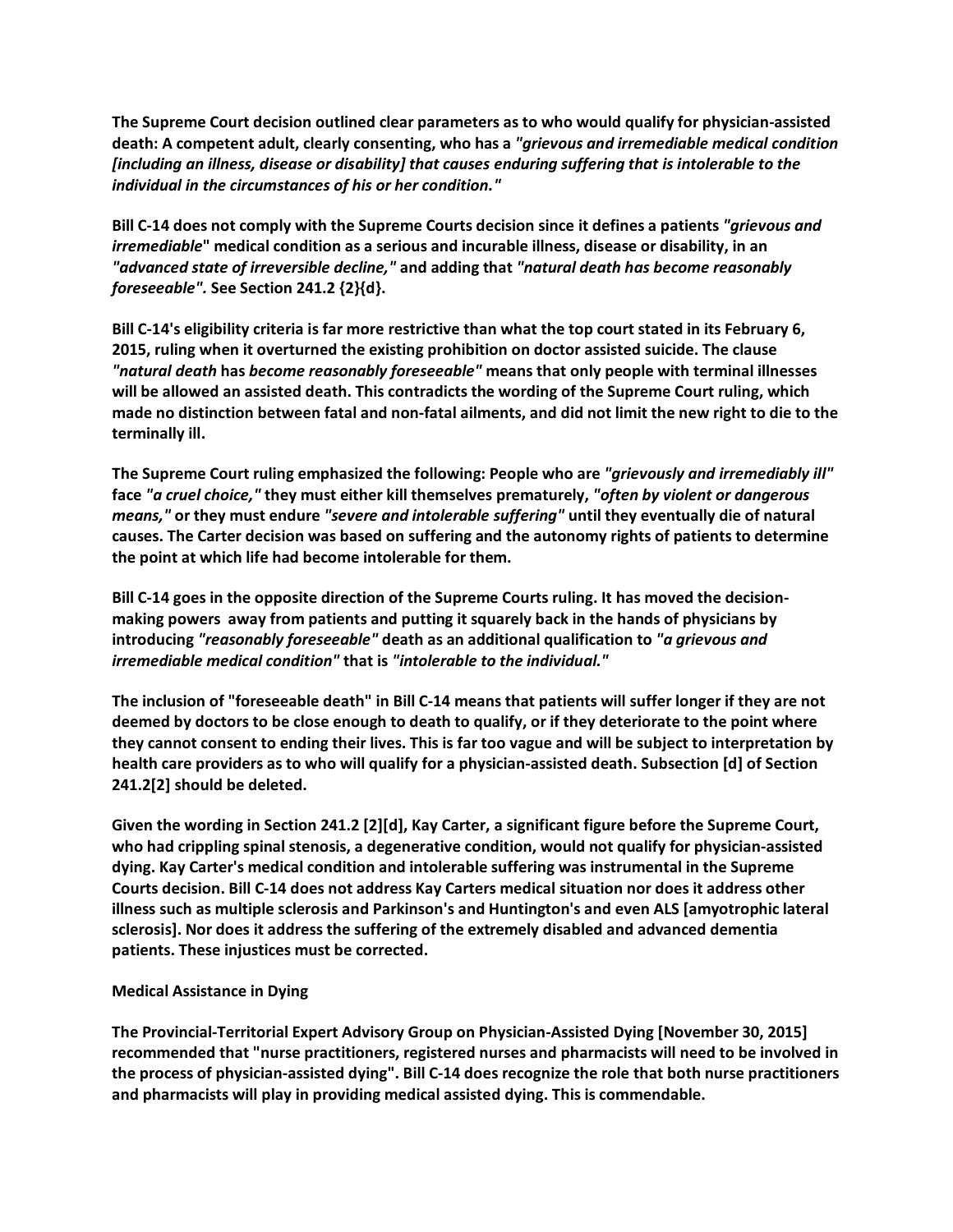## **Advance Directives**

**Bill C-14 sets out specific criteria for adults over age 18 with** *"grievous and irremediable***" medical conditions to be eligible for doctor -assisted death but it puts off key recommendations made by the Special Joint Committee on Physician-Assisted Dying to include advance requests for dementia patients and mature minors who are suffering and want to end their lives. The issue of advance requests should be addressed now not at some undefined future time.**

**The Supreme Court ruling did not address whether an individual who is not competent at the time of death could identify the circumstances in which he or she would choose medical assisted death. The rights of dementia patients must be recognized and respected in that they must be able to avail themselves the option of requesting physician-assisted dying. Individuals and patients should have the right to use advance requests for medical assistance in dying any time after being diagnosed with a condition that is reasonably likely to cause loss of competence or after a diagnosis of a grievous or irremediable condition but before suffering becomes intolerable. The advance request would be subject to the same procedural safeguards as those in place for the vulnerable.**

**Bill C-14 must be amended to include a mechanism for advance consent for physician-assisted death for patients suffering from dementia. The Special Joint Committee on Physician-Assisted Dying contains some useful proposals that parliamentarians should consider.**

## **Safeguards**

**Bill C-14 calls for a 15-day cooling-off period between a formal request, [which requires two doctors or nurse practitioner to sign off independently] and a lethal injection. If the patient is suffering intolerably how can a cruel wait of an additional two weeks be justified? This is torture.**

**Parliamentarians should be reminded of the words from a suffering Doctor Low who was dying from a malignant brain tumour pleading for physician-assisted dying :** *"I wish they [medical practitioners] could live in my body for 24 hours, and I think they would change that opinion".*

**The Report of the Special Joint Committee on Physician-Assisted Dying recommends that any waiting[cooling-off] period be flexible that must take into account the patients medial condition and any circumstances that may be unique to that patient. The patient themselves should have the ultimate say and no-one else.** 

**Section 241.2 [3] Safeguards [g] should be amended to reflect the wording of recommendation 14 of the Report of the Special Joint Committee on Physician-Assisted Dying regarding the "cooling-off" issue with special emphasis on the patients ultimate request for medical assistance in dying. Compassion must be the major consideration.**

**Bill C-14 extends legal protection beyond physicians to nurse practitioners and pharmacists involved in medical assisted dying. This is commendable.**

**Conscientious Objection to Participating in Medical Assistance in Dying**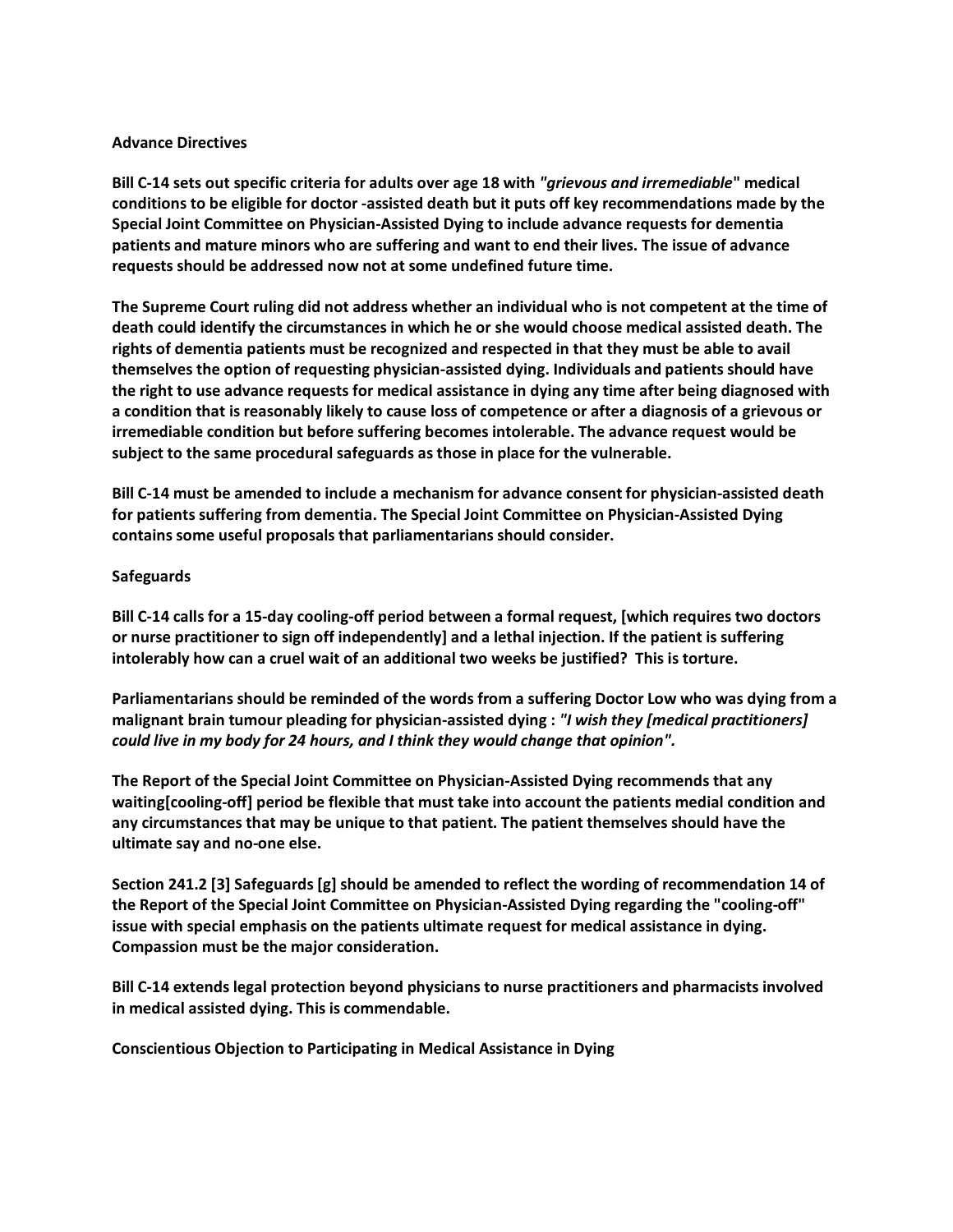**Bill C-14 is silent on the issue of conscientious objection by medical practitioners to provide and participate in medical assisted dying services. The Bill is also silent as to the role of publicly funded health care institutions will play in providing medical assistance dying services.**

**Bill C-14 and other appropriate Acts should be amended to ensure that medical practitioners who have objections to providing medical-assisted dying services be required by law to refer patients requesting medical-assisted dying to medical practitioners who are willing to provide that service.**

**Bill C-14 and other appropriate Acts should be amended to ensure that all publicly funded health care institutions provide medical assistance in dying services.**

**Recommendations**

## **1. Preamble**

**That the sixth paragraph be deleted and reworded to read:**

*Whereas medical assistance in* **dying** *shall be available to individuals with terminal and non-terminal grievous and irremediable medical conditions that cause enduring suffering that is intolerable to the individual in the circumstances of his or her condition. That the capacity of an individual requesting medical assistance in dying to provide informed consent should be assessed using existing medical practices, emphasizing the need to pay particular attention to vulnerabilities in end-of-life circumstances.*

## **2. Preamble**

**That an additional paragraph be added to the Preamble to read:**

*Whereas the Government of Canada will work with the provinces and territories and their medical regulatory bodies to establish a clear process that respects a health care practitioner's freedom of conscience while at the same time respecting the needs of a patient who seeks medical assistance in dying. The objecting medical practitioner shall at a minimum provide an effective referral for the patient.*

#### **3. Preamble**

**That an additional paragraph be added to the Preamble to read:**

*Whereas the Government of* **Canada** *will work with the provinces and territories to ensure that all publicly funded health care institutions provide medical assistance in dying.*

**4. Eligibility for medical assistance in dying**

*That Section 241.2 [2] Grievous and irremediable medical condition, subsection [d] be deleted.*

#### **5. Advance Directives**

*That an additional subsection be added to Section 241.2[1] Eligibility for medical assistance in dying that reads as follows:*